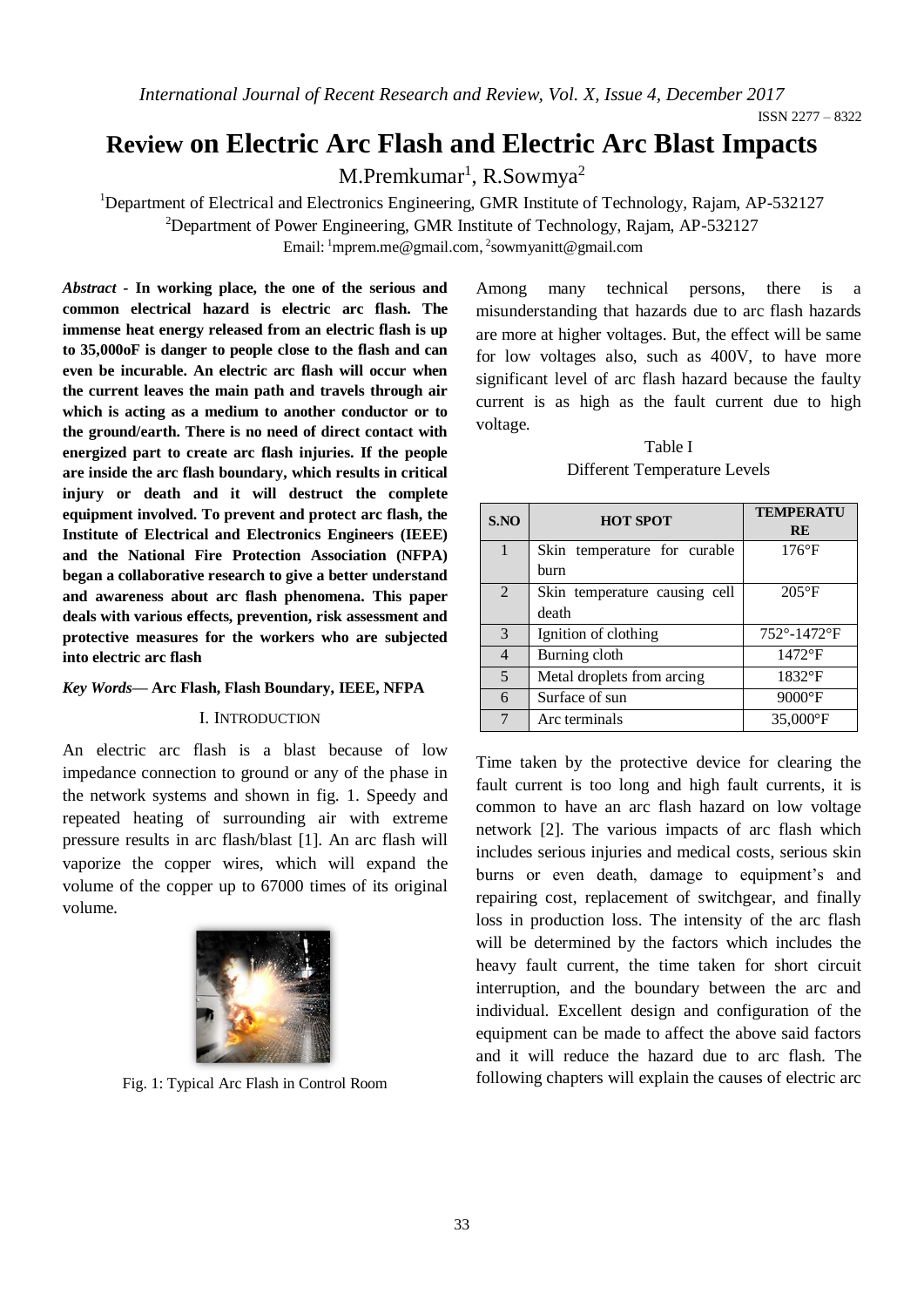flash, risk assessment, arc prediction, impacts and protective measures.

## II. CAUSES OF ELECTRIC ARC FLASH

When the heavy fault currents are flows through live conductors, the potential differences and other factors, which will ionize the air around the conductors, the current will flows through a low resistance path between the neighboring conductors [8]. Initiation of arc due to the following actions:

i. Dust and impurities: On insulating surfaces, dust and impurities will provide a path for current, it allows to flashover and it creates arc discharge across the conductor surface.

ii. Corrosion: Impurities are developed due to the equipment parts corrosion on the insulating surfaces. This leads to arcing with nearby conductors of another phase or to the ground.

iii. Vapor condensation and water dripping can create a flashover to ground and potential acceleration to phase-to-phase arcing.

iv. Accidental touching: Contact with live parts accidently can initiate arc faults.

v. Dropping tools: Momentary short circuit is caused by dropping tools accidently, producing sparks and initiating arcs.

vi. Over-voltages across narrow gaps: Whenever the air gap between the conductors is very narrow in different phases, during over voltage, the arc will strike.

vii. Failure of the insulating materials.

Some of the arcing faults hazards are shown in fig. 2 and effect are listed below:

- i. When the casualty is several feet far away from the arc, fatal burns will occur. Heavy burns will be common at a distance of 10 feet.
- ii. The droplets of molten metal due to arcs spray at high pressure will penetrate through the body.
- iii. The high Pressure droplets may be higher than 2000 lbs/ sq. ft. and the pressure will throw the workers near the incident across rooms and knocked them off.
- iv. Clothes will be burned even several feet away and compared to exposed skin, clothed areas will be burned severely.

v. The magnitude of blast sound is as high as 140 dB at 2 feet distance from the arc which cause hearing loss.



**Fig. 2.a: Hand Burned by Arc Flash**



Fig. 2.b: Clothed Areas Burn

# *A. Safety Strategy*

The ways to avoid electrocution hazards is to ensure worker is not part of the live electrical circuit [5]-[6]. Some of the safety strategy are discussed in this paper are as follows and listed in table II.

Table II Safety Strategy

| Electrocution<br>Hazard             | <b>Safety Strategy</b>                                                                                                                                                                                                                      |  |  |
|-------------------------------------|---------------------------------------------------------------------------------------------------------------------------------------------------------------------------------------------------------------------------------------------|--|--|
| Usage of broken or<br>damaged tools | Properly maintenance of tools and tools<br>should be insulated. Usage of proper<br>tools can help electrical workers safe.<br>Moreover, test tools are the most<br>important personal protective equipment<br>(PPE) for electrical workers. |  |  |
| Wrong level PPE                     | The need for PPE focuses on arc flash.<br>NFPA-70E, which addresses<br>the<br>electrocution hazards. For example,<br>insulated gloves in addition to leather<br>gloves need to be wore as PPE for                                           |  |  |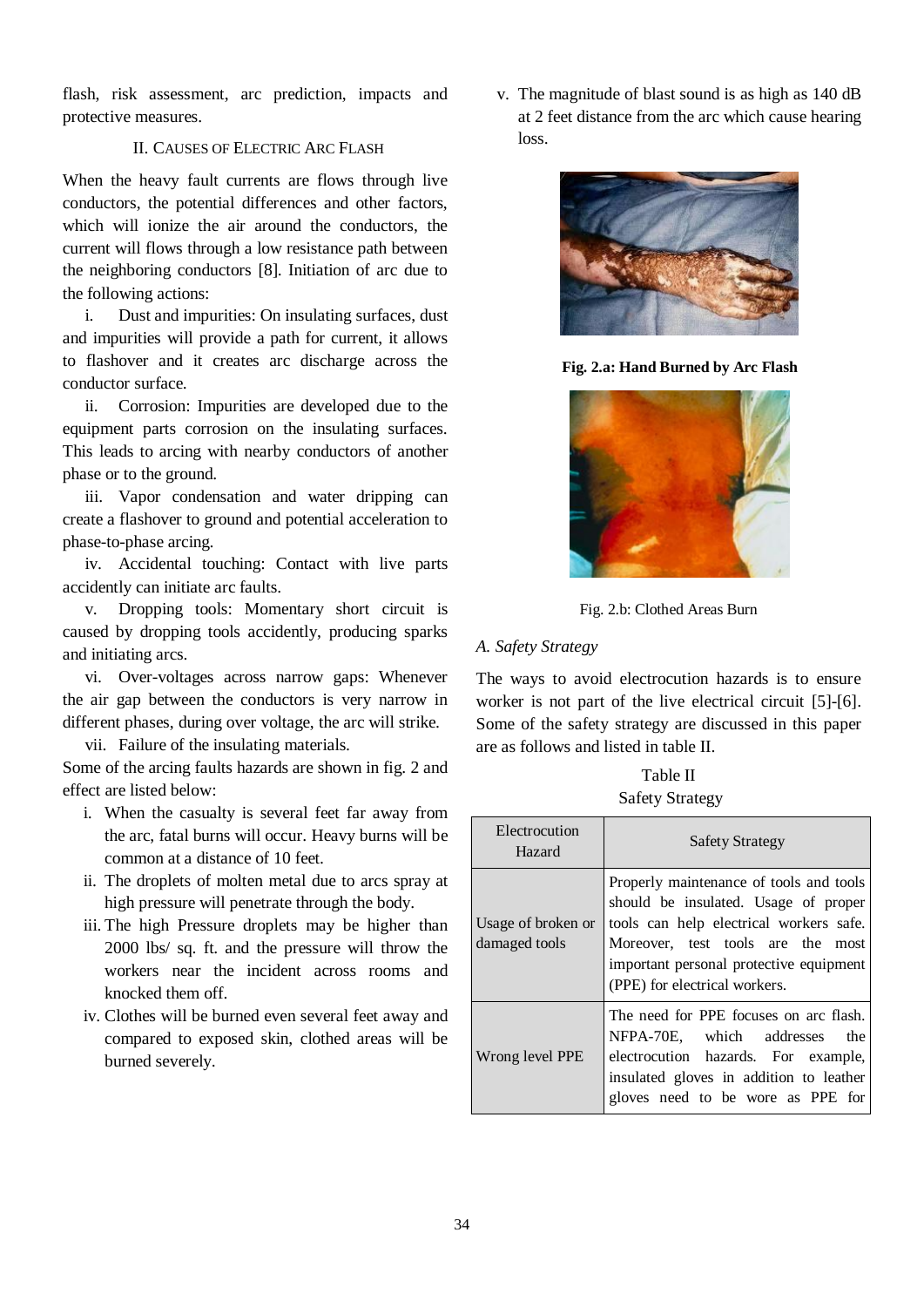|                                                                        | electrocution hazards                                                                                                                                                                                                                              |  |  |
|------------------------------------------------------------------------|----------------------------------------------------------------------------------------------------------------------------------------------------------------------------------------------------------------------------------------------------|--|--|
| Working on<br>energized<br>equipment                                   | De-energize the electrical equipment<br>prior to repair or inspection.<br>Proper PPE, monitor the target circuit<br>and incoming line to determine if they<br>are de-energized. Verify the live voltage<br>source using test instrument.           |  |  |
| Insufficient safety<br>training                                        | Safety training program<br>must be<br>established. For<br>safe<br>working<br>environment, workers should follow<br>National Fire Protection Association<br>standard known as NFPA 70E - The<br>Standard for Electrical Safety in the<br>workplace. |  |  |
| Limited preventive<br>maintenance                                      | Conduct preventive maintenance<br>regularly. Use the resources to help<br>successful<br>proactive<br>create<br>a<br>maintenance program.                                                                                                           |  |  |
| Usage of outdated<br>or defective test<br>equipment to<br>troubleshoot | equipment should be well<br>Test<br>maintained. By test instrument, built and<br>tested to IEC design standards to protect<br>against arc flash and transients.                                                                                    |  |  |
| Maintaining small<br>distance in arc<br>flash boundary                 | The boundary for the flash protection is<br>the minimum safe distance from the<br>energized system that cause an arc fault.<br>Warning signs in live work can helps to<br>keep safe.                                                               |  |  |

#### B. Probability of Survival

The injuries due to arc flash are known to be severe. According to statistics, the probability of survival decreases with the increase in age of the victim. The burn injury statistics is shown in fig. 3.



Fig. 3: Burn Injury Statistics – Probability of Survival

Treatment may takes years of skin embedding and rehabilitation. The possibility for the victim return to normal work or retain the same quality of life is very less. Some of the costs related electrocution hazards are:

- Treatment
- Litigation fees
- Production loss

## III. ELECTRIC ARC FLASH RISK ASSESSMENT

The issue of arc-flash hazard is of increasing focus, firstly in the USA and recently in Europe. During 2000 to 2010, Health & Safety Authority (HSA) indicate that over 2,000 reported injuries and 26 deaths because of electrical accidents in the workplace in Ireland [3]. The important requirement under Safety, Health and Welfare Act 2005 is, "all the employer shall ensure that practicable, the safety, health and welfare at the work place". The assessment for the arc risk is shown in fig. 4.



Fig. 4: Arc Risk Assessment

A.Arc-Flash Risk Treatment in USA

In US, the arc flash hazard is taken as a focused approach and it is driven by Occupational Safety and Health Administration (OSHA) and National Fire Protection Association (NFPA) through its National Electrical Code (NEC).

The authority NFPA-70E sets out a different process for safe working conditions and the standard insists the workers to document an electrical safety programme and implement the same and that directs the activity for the electrical hazards, voltage, energy level, and circuit conditions [4]. It recommends that, electrical conductors and circuit parts should be de-energized and have lockout/tag out devices applied.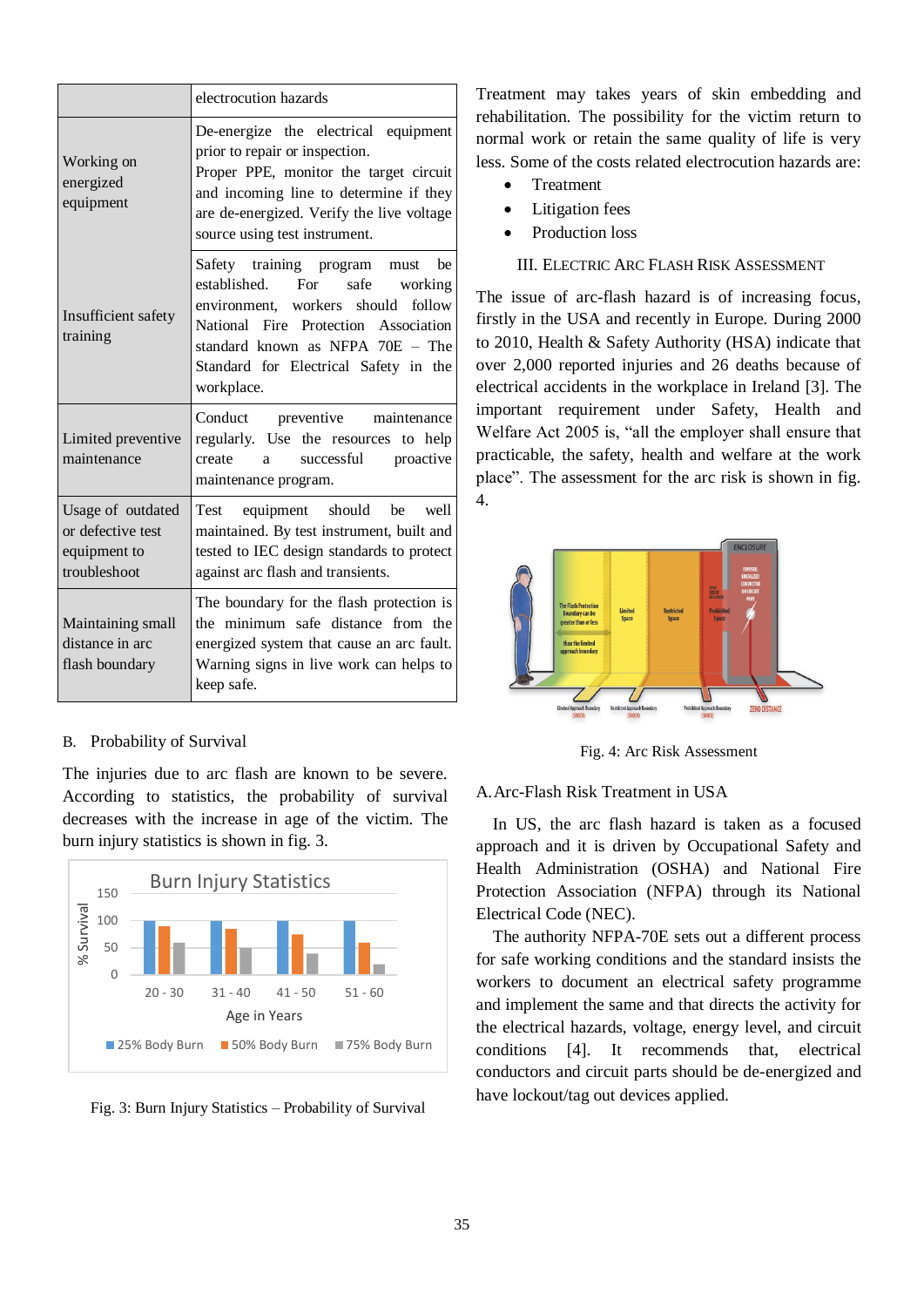The standard gives the procedure and also sets out the requirements where equipment cannot be de-energized and locked out. The standard NFPA 70E provides the live conductor boundary, boundary for arc flash and electric shock protection. The electric shock boundary will be affected based on the voltage level and the equipment type containing the electric conductors.

It is recommended that the workers are needed to follow NFPA safety procedures while working on electrical equipment [7]. When workers are needed to work on the live equipment, they should assess the associated hazards including wearing the appropriate personal protective equipment (PPE). Based on IEEE 1584, the NFPA has been developed a technique and they calculated arc incident energy levels and it is listed in table III.

Table III Hazard Category and Clothing Layer

| Hazard<br>Categor<br>y | Incident<br>Energy<br>$\text{(cal/cm}^2\text{)}$ |                                     | <b>PPE</b> Description                                                                                                                        | No. of<br>Clothi<br>ng |
|------------------------|--------------------------------------------------|-------------------------------------|-----------------------------------------------------------------------------------------------------------------------------------------------|------------------------|
|                        | L                                                | $\overline{U}$                      |                                                                                                                                               | Layers                 |
| $\theta$               | $\theta$                                         | $1.2*$                              | Flammable<br>and<br>$non-$<br>melting materials (i.e.<br>Cotton, wool, rayon, or<br>silk materials) with a<br>fabric weight                   | 1                      |
| 1                      | $>1.2*$                                          | 4                                   | FR shirt and pants or<br>FR overall                                                                                                           | 1                      |
| $\overline{c}$         | >4                                               | 8                                   | Cotton underwear<br>short<br>sleeve<br>and<br>brief/shorts, flammable<br>shirt and pants                                                      | $1$ or $2$             |
| 3                      | > 8                                              | 25                                  | Cotton underwear plus<br>flammable<br>resistant<br>shirt, pants with FR<br>overall,<br>cotton<br>$\alpha$<br>underwear with two FR<br>overall | $2 \text{ or } 3$      |
| $\overline{4}$         | >25                                              | 40                                  | underwear with<br><b>FR</b><br>shirt and FR pants with<br>multilayer flash suit                                                               | $3 \text{ or}$<br>more |
| 5                      |                                                  | N <sub>0</sub><br>$>40$ Maxim<br>um | No PPE Specified in NFPA 70E                                                                                                                  |                        |

#### B.Arc-Flash Risk Treatment in Europe

The EU Workplace Health and Safety Directive will insist all employers around the country to assess the safety and health of people who are engaged in work. EU directives highlighting the risk analysis, ensuring the safe working practices and methods.

The PPE is appropriate and it should then be worn on hand. The rating of PPE must be higher than the prospective incident energy. The PPE must be certified by CE and comply with the IEC or EN standards. For arc flash, clothing should be certified by IEC/EN 61482 and the standard defines two classes of garment, Class 1 and Class 2. The classes of garments should be certified by CE using EN340 and ISO 13688.

The wearing of hand protection is most important because hands can be significantly exposed more than the upper body. The EN standards are developed for hand protection are under development and it is recommended that, ASTM is the international standard draft of test method for determining the glove arc rating, working group WK14928; and EN 61482-1 modified for the gloves testing.

For head protection, EN standards are under development and it will provide an appropriate testing method for headwear or face shields, to protect from the thermal hazards. The test methods developed by DuPont for face shield testing is ASTM F 2178 – 08 - Open Arc Test and GS-ET-29 Box Test. DuPont has wide research and, manufacturing a fabric called NOMEX, which is used as PPE for an electric arc flash.

In Europe, CENELEC CLC TC 78 has been sets up a method for calculating the incident arc energy level but it is expected that committee will take several years for report and IEEE1584 will be the best standard available for this purpose.

#### IV. PREVENTION OF ARC FLASH

The possibility of preventing an arc flash from electrical systems is very less but can reduce the risk. The Risk Control Hierarchy by NIOSH [9] describes the ways to reduce risk to its low level. Highest priority is given to methods that controls the risk by proactive and lower priority is given to reactive method of controlling the equipment damage after the incident has occurred.

1. Elimination/Remove the hazard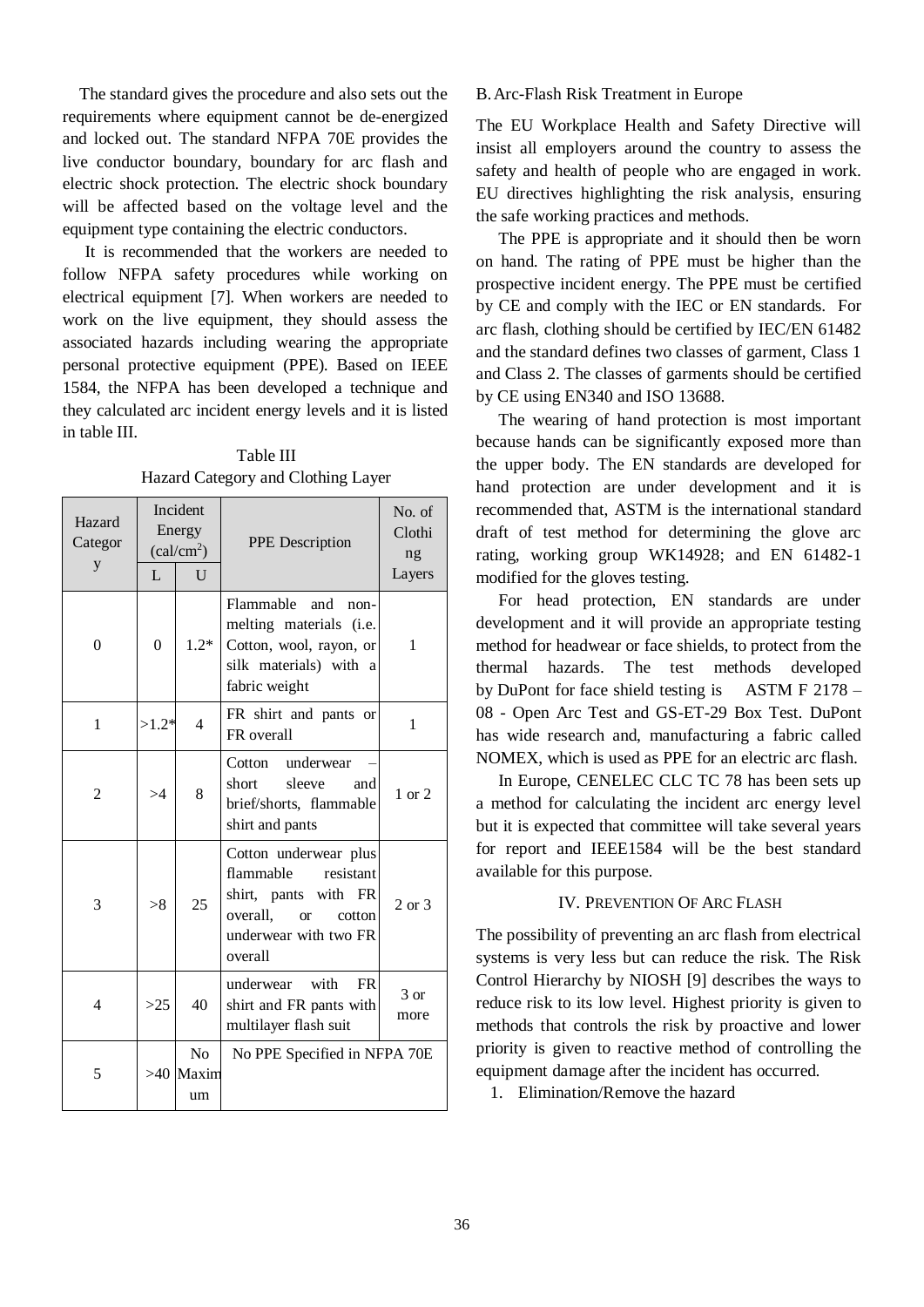- a) Work on energized equipment, when it is absolutely necessary.
- b) Removing the workers from the arc flash boundary eliminates the risk of human injury.
- 2. Substitution or replace higher risks with lower risks
- 3. Engineering control to limit and/or prevent the risk
- 4. Awareness of risks and its consequences thereof
	- a) Train all workers on the hazards of arc flash.
	- b) Conduct an arc flash study to properly identify the hazards, boundaries and required PPE.
- 5. Administrative controls, create regulations, and work processes
	- a) Allow only qualified persons wearing the proper PPE and using the correct tools to work on.
	- b) Prior to work, implement a preventive plan for electrical systems in work place based on NFPA 70B.

On routine basis, preventive maintenance should be conducted to ensure safe operation of electrical equipment's. This program not only ensures that the equipment is functioning properly, but also it identifies hazards before an accident. As part of a maintenance program, all the equipment should be cleaned and inspections should be conducted by qualified personnel [10]. As per the statement of NETA, the maintenance program should be based on reliability, unique to each plant or organization and to each equipment.

#### V. ANALYSIS OF INJURY

The arc flash injuries analysis indicated that their blast pressure will damage internal organs. The workers also injured when equipment explodes or blast pressure forcing them into hard objects. The powerful environment surrounded by the arc flashes prohibited the use of older pressure sensors. By using special instruments, the pressure were measured in the area of a person who are standing near the arc blast.

The arc flash light will cause flash blindness, when the eye's retinal cells are affected due to exposed

thermal energy. The visible light wavelengths range from about 400 to 700 nm, but the blast produces light in the 200-600 nm range. The wavelengths are in the UV range, and the effects of UV rays on eyesight are known.

The blast pressure of arc flash produces plenty of noise and it will cause hearing loss even if a person is protected from the other effects. As per OSHA regulations, the noise should not exceed 140 decibels in work place, even with hearing protection. The several tests showed that sound level 3 feet away from the blast measured between 150 and 170 decibels. Sound is alleged by people to double in intensity of every 10 dB, so a 170 dB noise is eight times louder than the 140 dB OSHA limit [11].

# VI. CONCLUSION

In industrial electrical environment, arc flash and arc blast are very real danger and need to be mitigated. The best practices suggested by several society/association are need to be followed to reduce the risk of those events. The new comprehensive arc-flash calculations are generated by lots of research will help to strengthen the IEEE 1584 for performing arc-flash hazard Calculations. The research also insists the workers in such organization to use the personnel protective equipment (PPE) in mitigating the adverse effects of an arc flash. This importance is bounce back in OSHA safety regulation, requiring employers provide the PPE to protect the workers against the hazards associated with an arc flash. This review dealt with the basic concepts of arc flash and its effects on the equipment and the person who subjects to arc flash accidents.

#### VII. REFERENCES

- [1] Lee, W.J., et al., "*IEEE/NFPA Collaboration on Arc Flash Phenomena Research Project*," The Institute of Electrical and Electronics Engineers (IEEE), Nov. 28, 2011. White paper: Sept. 24, 2014.
- [2] "*NFPA 70E, Standard for Electrical Safety Requirements for Employee Workplaces*", Vol. 2015 Edition. National Fire Protection Association, n.d.
- [3] "*Understanding Arc Flash*", U.S. Occupational Safety and Health Administration, 2014.
- [4] "*Common Electrical Hazards in the Workplace Including Arc Flash*", U.S. Occupational Safety and Health Administration, 2014.